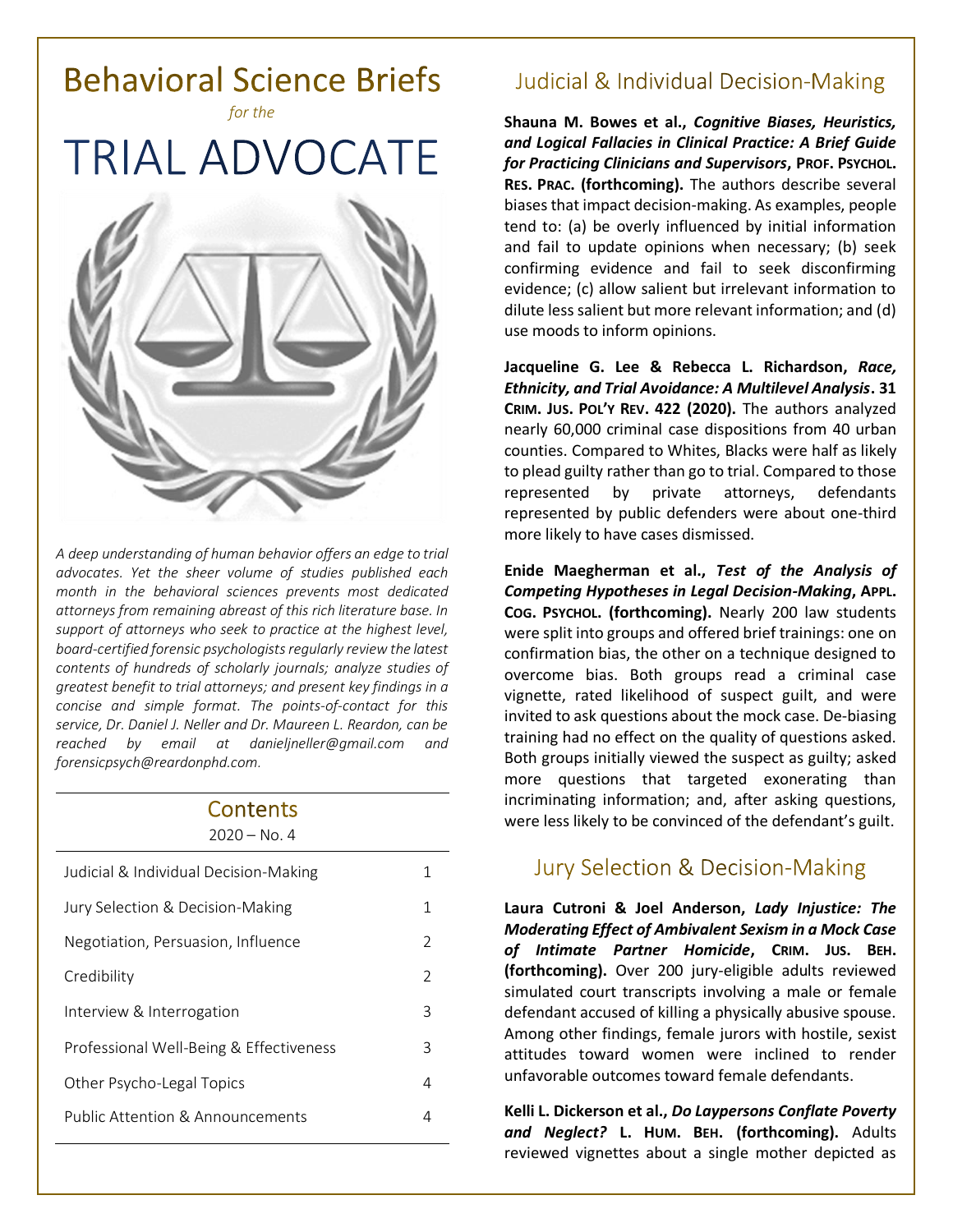impoverished or neglectful, and were asked if a report should be made to child protective services. Neglect situations were correctly identified by most participants; however, many participants misidentified poverty, especially homelessness, as reportable neglect irrespective of mother's race.

**Brandon L. Garrett et al.,** *Mock Jurors' Evaluation of Firearm Examiner Testimony***. L. HUM. BEH. (forthcoming).** In several studies, the authors examined whether an expert's certainty affected mock jurors' assessments of the expert's accuracy or a defendant's guilt. More cautious wording (e.g., "cannot exclude") was associated with lower estimates of expert accuracy and fewer guilty verdicts. Cross-examination had no meaningful impact on credibility ratings or verdicts.

**Taylor M. Jones et al.,** *Child Victim Empathy Mediates the Influence of Jurors' Sexual Abuse Experiences on Child Sexual Abuse Case Judgments: Meta-Analysis***. PSYCHOL. PUB. POL'Y L. (forthcoming).** The authors analyzed a set of mock trial studies involving nearly 2500 subjects. Subjects who reported a history of having been, or of knowing someone who had been, sexually assaulted: (a) obtained relatively high scores on measures of empathy for child sexual abuse victims, and (b) were more likely than other subjects to rate child victims as credible. Subjects with a personal history of child sexual abuse were more likely than those without such a history to side with the prosecution.

**Bonnel A. Klentz et al.,** *The CSI Effect and the Impact on DNA Evidence on Mock Jurors and Jury Deliberations***, 26 PSYCHOL. CRIM. L. 552 (2020).** Nearly 200 college students reported their frequency of viewing crime dramas, read a crime vignette, offered initial impressions of the defendant's guilt, then engaged in mock deliberations. Findings provided mixed support for "the CSI effect"  $- a$ reduced willingness to convict based on a perceived absence of evidence possibly due to unrealistic expectations. Notably, the evidence in support of a CSI effect was attenuated by deliberations.

**Tiffany N. Troung et al.,** *Does Psychopathy Influence Juror Decision-Making in Capital Murder Trials? "The Devil is in the (Methodological) Details."* **CRIM. JUS. BEH. (forthcoming).** A sample of death-qualified, jury-eligible undergraduates were presented a murder case vignette and instructed to recommend punishment. Irrespective of expert opinion on the offender's mental state, subjects rated the offender as highly psychopathic.

Subjects were as likely to recommend death sentences for psychopaths as for schizophrenics.

### Negotiation, Persuasion, Influence

**Hillie Aaldering et al.,** *Constituency Norms Facilitate Unethical Negotiation Behavior Through Moral Disengagement***, 29 GRP. DEC. NEG. 969 (2020).** In 4 experiments, subjects demonstrated greater willingness to engage in unethical conduct during negotiations (e.g., make false promises, offer false information) when they represented constituents rather than negotiated for themselves. When constituents expressed relaxed ethical standards, subjects were even more likely to justify transgressions, morally disengage from their behavior, and use unethical negotiation tactics.

**Amy Bradfield Douglass et al.,** *Cowitness Identification Speed Affect Choices from Target-Absent Photospreads***, L. HUM. BEH. (forthcoming).** Across 3 studies, subjects viewed mock crime videos and were instructed to identify the suspect from a photo line-up. None of the lineups actually contained the suspect. A research assistant posing as a "co-witness" also made a line-up decision. When co-witnesses quickly picked a suspect, research subjects were influenced to pick a suspect, leading to an increased rate of erroneous identifications.

**Michael Greenstein & Nancy Franklin,** *Anger Increases Susceptibility to Misinformation***. EXP. PSYCHOL. (forthcoming).** Undergraduates were split into two groups. One group was subjected to an anger-provoking event, and the other was not. Next, all of them took a "test" that included misleading information. Compared to their counterparts, participants exposed to the anger-inducing event were more susceptible to believing false data.

### Credibility

**Nancy R. Downing et al***., Factors Associated with Law Enforcement Reporting in Patients Presenting for Medical Forensic Examinations***, J. INTERP'L VIOL. (forthcoming).** The authors analyzed medical records of nearly 350 women who had been examined following allegations of sexual assault victimization. About half reported the event to law enforcement (LE). Odds of reporting to LE increased among those who: (a) were non-students, (b) had not consumed alcohol, (c) experienced penetration, (d) suffered injury, and (e) had medical exams within 2 calendar days of the alleged incident. The following variables were not associated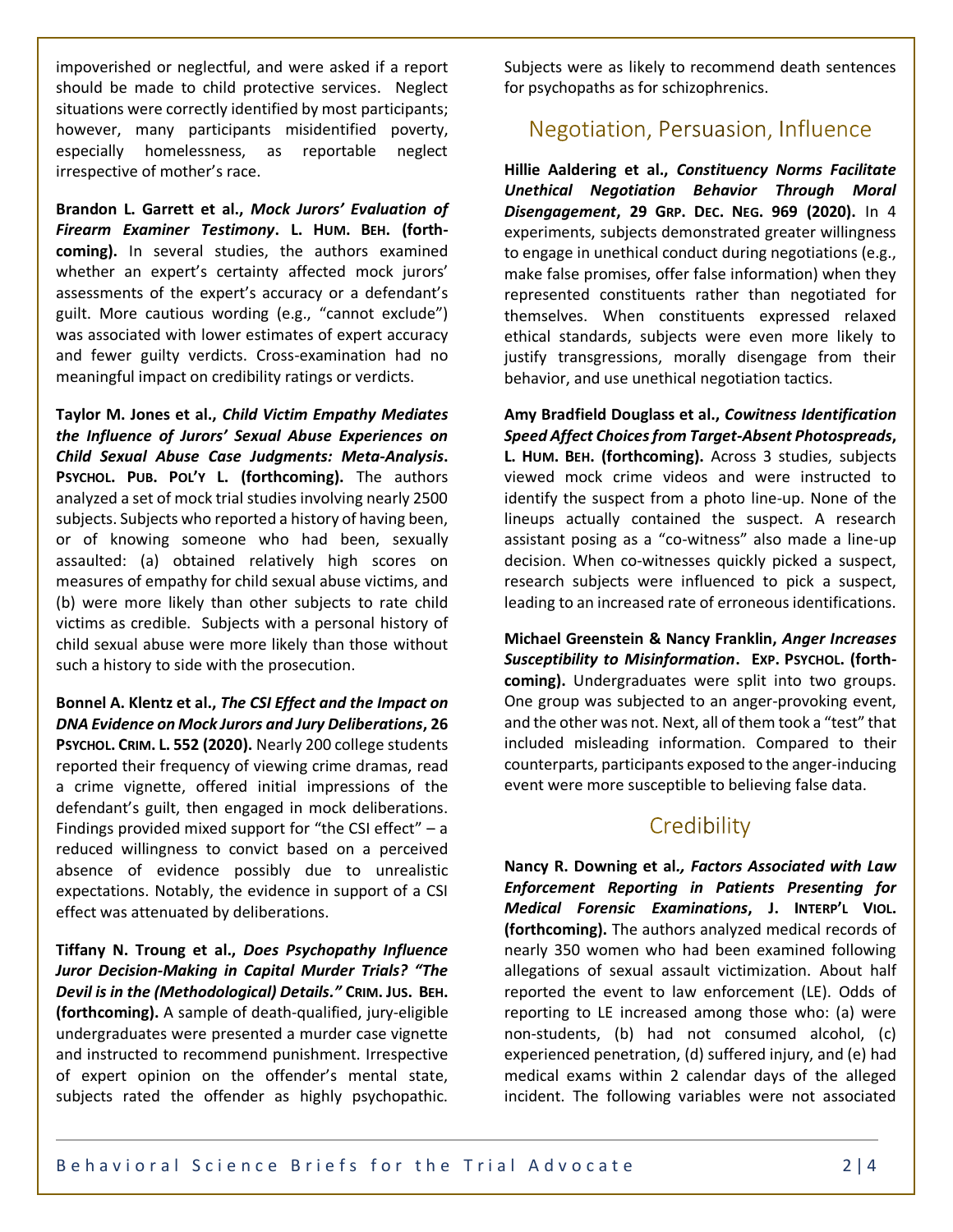with LE reporting: knowing the assailant, having multiple alleged assailants, or victim or assailant race.

**Charlotte A. Hudson et al.,** *Veracity is in the Eye of the Beholder: A Lens Model Examination of Consistency and Deception***, 34 APPL. COG. PSYCHOL. 996 (2020).** The authors studied the ability of nearly 300 laypersons to make accurate judgments of the veracity of statements. Subjects performed no better than chance. The "cues" they stated they had relied upon were unrelated to actual veracity. Moreover, statistical analyses showed that the cues subjects stated they had relied upon were not the cues that they actually had relied upon.

**Robin S. S. Kramer & Georgina Gous,** *Eyewitness Descriptions without Memory: The (f)Utility of Describing Faces***, 34 APPL. COG. PSYCHOL. 605 (2020).** In 3 experiments, people often failed to reliably describe images of faces while actively looking at them.

**Rachel Lee Greenspan & Elizabeth F. Loftus,** *Eyewitness Confidence Malleability: Misinformation as Post-Identification Feedback***, L. HUM. BEH. (forthcoming).** In 2 studies, adults viewed simulated crime videos, made a line-up identification (ID), and immediately rated their level of confidence in the ID. One week later, some were told their ID was correct, others were told their ID was incorrect, and still others received no feedback on accuracy. The group that was provided feedback that their IDs were correct showed increased confidence that their IDs were correct. The same effect was observed for the group that received no feedback on accuracy.

#### Interview & Interrogation

**Feni Kontogianni et al.,** *"Tell Me More About This…": An Examination of the Efficacy of Follow-Up Open Questions Following an Initial Account***, 34 APPL. COG. PSYCHOL. 972 (2020).** In 2 experiments, small samples of participants provided initial recall of mock crimes, then were asked open-ended follow-up questions. Follow-up questions prompted additional but less accurate information. Participants' decline in accuracy was not matched by a decrease in confidence.

**Timothy J. Luke & Fabiana Alceste,** *The Mechanisms of Minimization: How Interrogation Tactics Suggest Lenient Sentencing Through Pragmatic Implication***, L. HUM. BEH. (forthcoming).** In 6 studies, participants reviewed interrogation transcripts in which questions were based on evidence or in which a minimization tactic was used (e.g., downplayed offense severity, discussed

benefits of honesty, promised leniency). When interrogators downplayed offense severity, participants viewed suspects as less blameworthy and, as a result, expected leniency. Similarly, participants expected leniency when interrogators emphasized honesty. Expectations of leniency held in the absence of direct promises and despite warnings to the contrary.

**Alena Nash et al.,** *Facing Away from the Interviewer: Evidence of Little Benefit to Eyewitnesses' Memory Performance***, APPL. COG. PSYCHOL. (forthcoming).** In 4 experiments, the authors studied whether accuracy of mock witnesses' recall was impacted by eye gaze. Overall, accuracy of recall was similar whether witnesses gazed at interviewers, interviewers gazed at witnesses, or witnesses closed their eyes.

**Jordan Nunan et al.,** *Source Handler Telephone Interactions with Covert Human Intelligence Sources: An Exploration of Question Types and Intelligence Yield***, APPL. COG. PSYCHOL. (forthcoming).** The authors analyzed over 100 audio recordings of telephone interactions between police officers and criminal informants. Officers asked nearly 4 times more appropriate (e.g., openended, probing) than inappropriate (e.g., closed, forcedchoice) questions. Appropriate questions elicited nearly 90% of the total information gathered.

**Zsofia A. Szojka et al.,** *Narrative Coherence in Multiple Forensic Interviews with Child Witnesses Alleging Physical and Sexual Abuse***, 34 APPL. COG. PSYCHOL. 943 (2020).** The authors analyzed transcripts of police interviews of 28 alleged victims of child physical or sexual abuse. Most details were elicited via closed-ended questions. Nearly as many new details (and a greater number of new sensitive details) emerged in the followup interview as in the first interview. Number of details increased as child age increased.

# **Professional Well-Being** & Effectiveness

**Derek K. Chu et al.,** *Physical Distancing, Face Masks, and Eye Protection to Prevent Person-to-Person Transmission of SARS-CoV-2 and COVID-19: A Systematic Review and Meta-Analysis,* **395 LANCET 1973 (2020).** The authors analyzed the effectiveness of protective measures on coronavirus transmission in 172 observational studies conducted in 16 countries across 6 continents. Maintenance of physical distance of 1 meter was associated with a fivefold reduction in transmission;